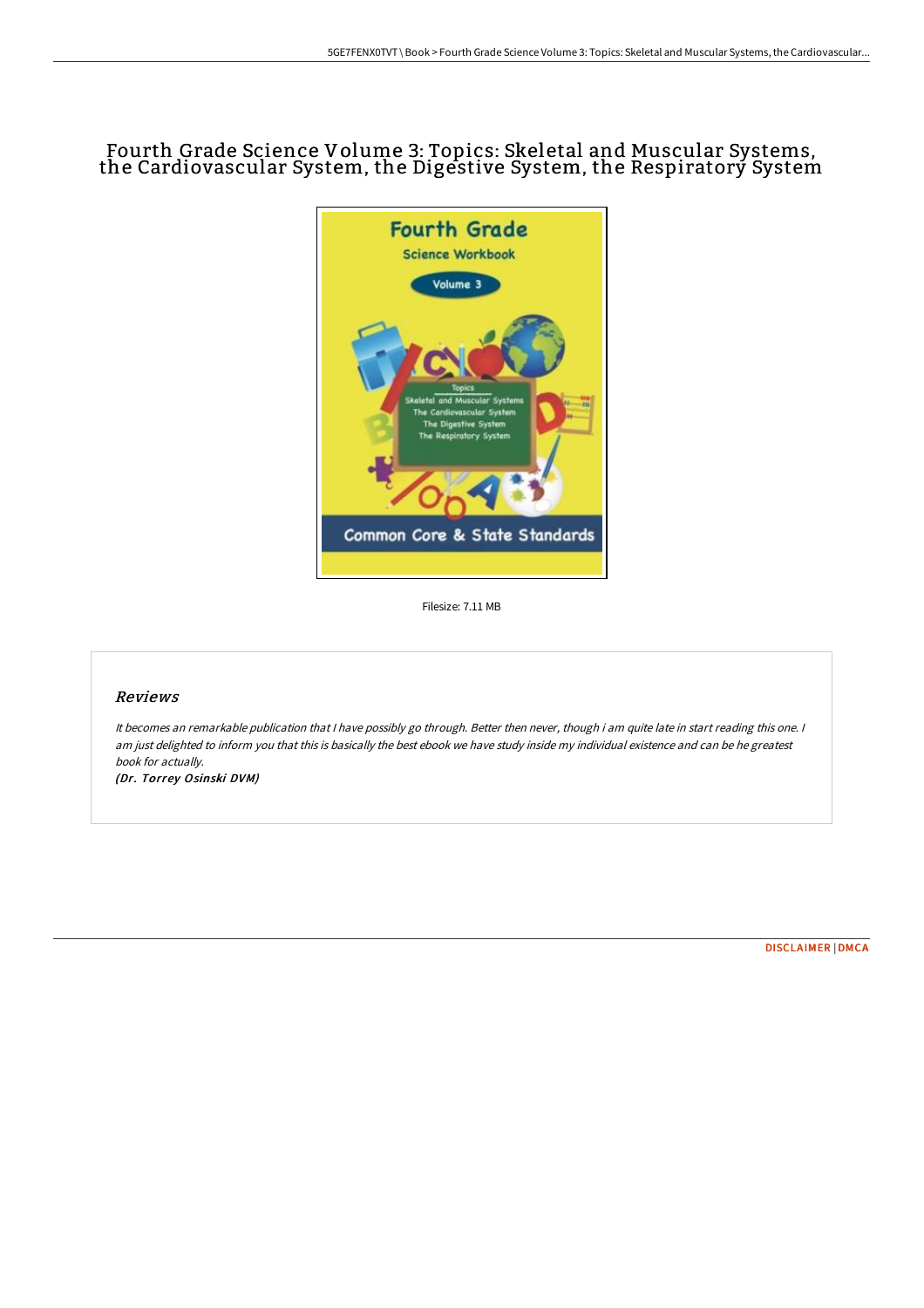## FOURTH GRADE SCIENCE VOLUME 3: TOPICS: SKELETAL AND MUSCULAR SYSTEMS, THE CARDIOVASCULAR SYSTEM, THE DIGESTIVE SYSTEM, THE RESPIRATORY SYSTEM



Createspace, United States, 2014. Paperback. Book Condition: New. 279 x 216 mm. Language: English . Brand New Book \*\*\*\*\* Print on Demand \*\*\*\*\*.Premium workbook for primary education. An engaging full color workbook filled with focused and effective exercises. Students will work through the following topics: Skeletal and Muscular Systems, The Cardiovascular System, The Digestive System, The Respiratory System All of OnBoard s lessons are designed by, edited by and evaluated by educators for maximum impact and practical pedagogy. OnBoard lessons cover over 700 topics in K-8 Math, ELA and Science.

Read Fourth Grade Science Volume 3: Topics: Skeletal and Muscular Systems, the [Cardiovascular](http://techno-pub.tech/fourth-grade-science-volume-3-topics-skeletal-an.html) System, the Digestive System, the Respiratory System Online

 $\mathbb Z$  Download PDF Fourth Grade Science Volume 3: Topics: Skeletal and Muscular Systems, the [Cardiovascular](http://techno-pub.tech/fourth-grade-science-volume-3-topics-skeletal-an.html) System, the Digestive System, the Respiratory System